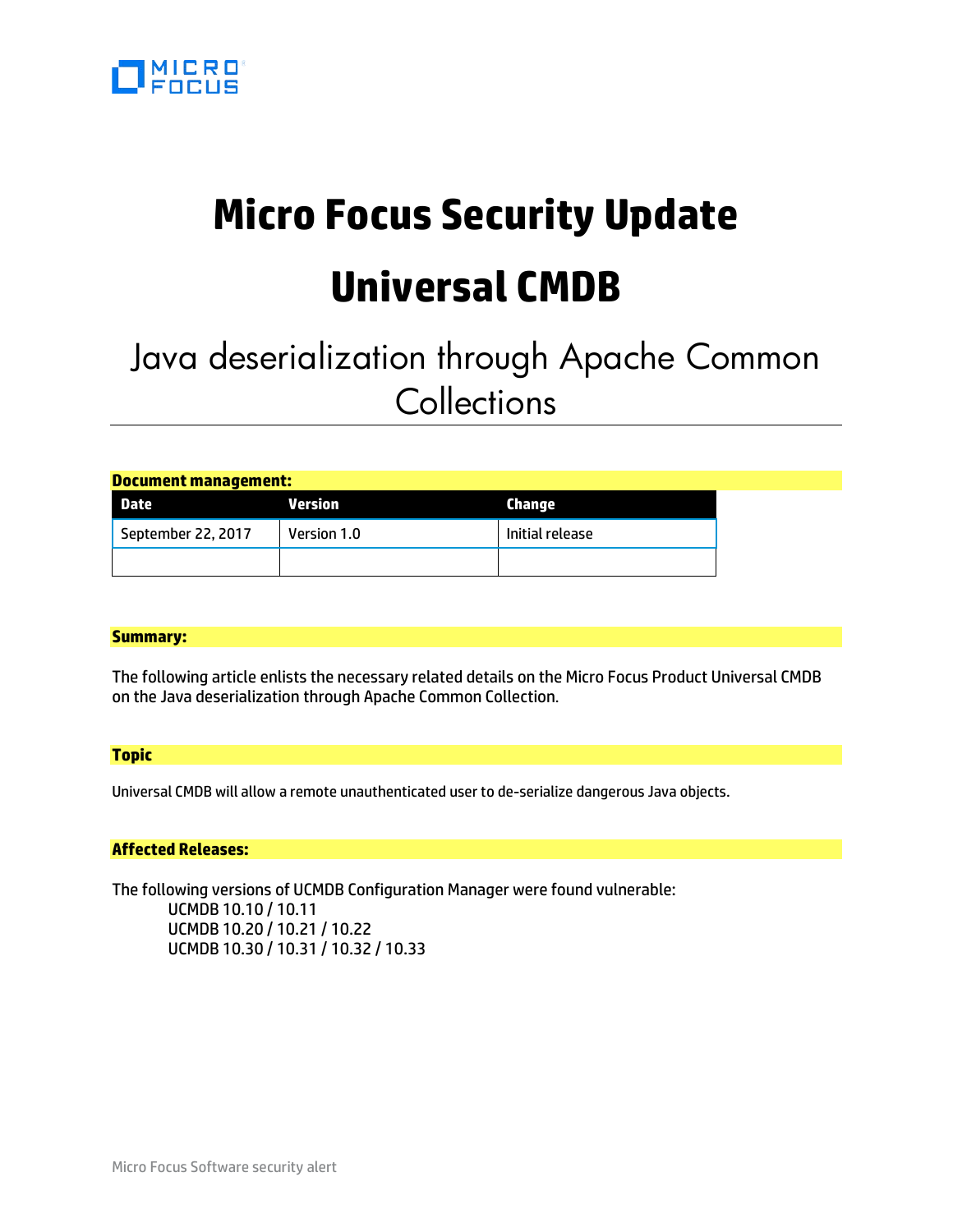

#### **Response**

**ACTION**: Review all details in instructions provided in this paper to address the vulnerability. Micro Focus recommend addressing this information as soon as possible.

## **Impact on Universal CMDB**

An attacker could execute remote code and by this he could gain control of the whole machine where UCMDB is running. Disclosure of sensitive data is also possible.

### **Mitigation Actions**

Micro Focus has released the following software updates to resolve the vulnerability for the impacted versions of UCMDB.

**Note:** Micro Focus recommends installing the latest software updates, if possible. Customers unable to apply the updates should contact Micro Focus Support to discuss options.

| <b>Affected versions</b>  | Solution                                                                                                                                      |  |
|---------------------------|-----------------------------------------------------------------------------------------------------------------------------------------------|--|
| UCMDB 10.10, 10.11        | Kindly update to UCMDB 10.11 CUP9 and contact support for getting the<br>Hotfix                                                               |  |
|                           | UCMDB 10.11 CUP9 for Windows:                                                                                                                 |  |
|                           | https://softwaresupport.hpe.com/group/softwaresupport/search-result/-<br>/facetsearch/document/LID/UCMDB_00194                                |  |
|                           | UCMDB 10.11 CUP9 for Linux:<br>https://softwaresupport.hpe.com/group/softwaresupport/search-result/-<br>/facetsearch/document/LID/UCMDB_00195 |  |
| UCMDB 10.20, 10.21, 10.22 | Kindly update to UCMDB 10.22 CUP6 & contact support for getting the<br>Hotfix                                                                 |  |
|                           | UCMDB 10.22 CUP6 for Windows:                                                                                                                 |  |
|                           | https://softwaresupport.hpe.com/group/softwaresupport/search-result/-<br>/facetsearch/document/LID/UCMDB_00198                                |  |
|                           | UCMDB 10.22 CUP6 for Linux:                                                                                                                   |  |
|                           | https://softwaresupport.hpe.com/group/softwaresupport/search-result/-<br>/facetsearch/document/LID/UCMDB_00199                                |  |
| UCMDB 10.30, 10.31, 10.32 | Kindly upgrade to UCMDB 10.33 & contact support for getting the Hotfix                                                                        |  |
|                           | <b>UCMDB 10.33 for Windows: Software Entitlements Portal</b>                                                                                  |  |
|                           | <b>UCMDB 10.33 for Linux: Software Entitlements Portal</b>                                                                                    |  |
| <b>UCMDB 10.33</b>        | Kindly, contact support for getting the Hotfix                                                                                                |  |